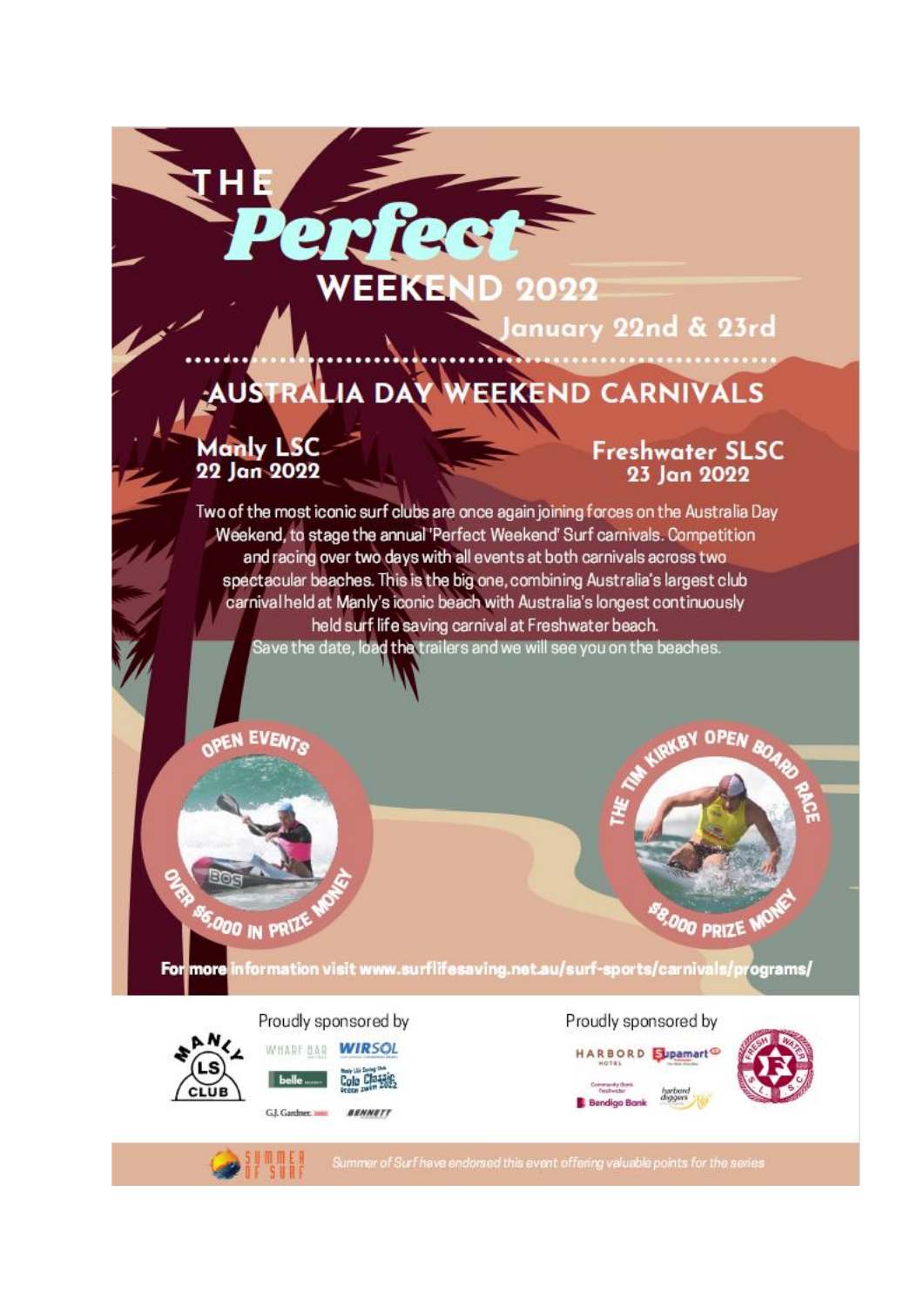





# **MANLY PROGRAM – SATURDAY JAN 22ND – WATER AREAS**

| <b>WHARF BAR MANLY</b><br><b>WATER AREA 1 (NORTH)</b>                                                                                                                                                                                                                           | <b>WIRSOL ESTATE</b><br><b>WATER AREA 2 (CENTRAL)</b> | <b>COLE CLASSIC</b><br><b>WATER AREA 3 (SOUTH)</b> |  |
|---------------------------------------------------------------------------------------------------------------------------------------------------------------------------------------------------------------------------------------------------------------------------------|-------------------------------------------------------|----------------------------------------------------|--|
| <b>Opens</b>                                                                                                                                                                                                                                                                    | <b>U17</b>                                            | U14 & U15                                          |  |
| 7:30 AM Report - 8:00 AM Start                                                                                                                                                                                                                                                  | 7:30 AM Report - 8:00 AM Start                        | 7:30 AM Report - 8:00 AM Start                     |  |
| Open Female Iron Heats <sup>1</sup>                                                                                                                                                                                                                                             | U17 Female Iron <sup>1</sup>                          | U14 Female Iron                                    |  |
| Open Mens Iron Heats <sup>1</sup>                                                                                                                                                                                                                                               | U17 Mens Iron <sup>1</sup>                            | U14 Mens Iron                                      |  |
|                                                                                                                                                                                                                                                                                 |                                                       | U15 Female Iron                                    |  |
| Open Female Board Heats <sup>1</sup>                                                                                                                                                                                                                                            | U17 Female Board <sup>1</sup>                         | U15 Mens Iron                                      |  |
| Open Mens Board Heats <sup>1</sup>                                                                                                                                                                                                                                              | U17 Mens Board <sup>1</sup>                           |                                                    |  |
|                                                                                                                                                                                                                                                                                 |                                                       | U14 Female Board                                   |  |
| Open Female Surf Race Heats <sup>1</sup>                                                                                                                                                                                                                                        | U17 Female Ski <sup>1</sup>                           | U14 Mens Board                                     |  |
| Open Mens Surf Race Heats <sup>1</sup>                                                                                                                                                                                                                                          | U17 Mens Ski <sup>1</sup>                             | U15 Female Board                                   |  |
|                                                                                                                                                                                                                                                                                 |                                                       | U15 Mens Board                                     |  |
| Open Mixed Surf Teams <sup>3</sup>                                                                                                                                                                                                                                              | U17 Female Surf Race <sup>1</sup>                     |                                                    |  |
|                                                                                                                                                                                                                                                                                 | U17 Mens Surf Race <sup>1</sup>                       | U14 Female Surf Race                               |  |
| Bennett Paddles Open Female Ski                                                                                                                                                                                                                                                 |                                                       | U14 Mens Surf Race                                 |  |
| Bennett Paddles Open Mens Ski                                                                                                                                                                                                                                                   | Finals Package <sup>1</sup>                           | U15 Female Surf Race                               |  |
|                                                                                                                                                                                                                                                                                 |                                                       | U15 Mens Surf Race                                 |  |
| Finals Package <sup>1</sup>                                                                                                                                                                                                                                                     | U17 Female Board Relay                                |                                                    |  |
|                                                                                                                                                                                                                                                                                 | U17 Mens Board Relay                                  |                                                    |  |
| Open Mixed 6 Person Taplin <sup>2</sup>                                                                                                                                                                                                                                         |                                                       |                                                    |  |
|                                                                                                                                                                                                                                                                                 | U17 Female Ski Relay                                  | Youth <sup>4</sup> Female Board Relay              |  |
| Open Female Ski Relay                                                                                                                                                                                                                                                           | U17 Mens Ski Relay                                    | Youth <sup>4</sup> Mens Board Relay                |  |
| Open Mens Ski Relay                                                                                                                                                                                                                                                             |                                                       |                                                    |  |
|                                                                                                                                                                                                                                                                                 | U17 Female Taplin (3 person)                          | Youth <sup>4</sup> Female Cameron                  |  |
| Open Female Board Relay                                                                                                                                                                                                                                                         | U17 Mens Taplin (3 person)                            | Youth <sup>4</sup> Mens Cameron                    |  |
| Open Mens Board Relay                                                                                                                                                                                                                                                           |                                                       |                                                    |  |
|                                                                                                                                                                                                                                                                                 |                                                       |                                                    |  |
| Note <sup>1</sup> : Opens & U17 Irons, Board, Surf Race & Skis will be run through to Semi Finals, with the Finals scheduled as a package<br>before the team events. If any of these events are straight Semi Finals, the Final will be scheduled straight after the Semi Final |                                                       |                                                    |  |
| Note <sup>2</sup> : Mixed 6 Person Taplin comprises 3 Mens & 3 Female. Each gender must complete 1 board leg, 1 swim leg, and 1 ski leg                                                                                                                                         |                                                       |                                                    |  |
| Note <sup>3</sup> : Mixed Surf Team comprises 2 Mens & 2 Female                                                                                                                                                                                                                 |                                                       |                                                    |  |
|                                                                                                                                                                                                                                                                                 |                                                       |                                                    |  |

Note <sup>4</sup> : Youth Teams can comprise of a mix of suitably proficient U14 and U15 Competitors, or just U14s or just U15s Competitors (e.g., SRC proficient for U14)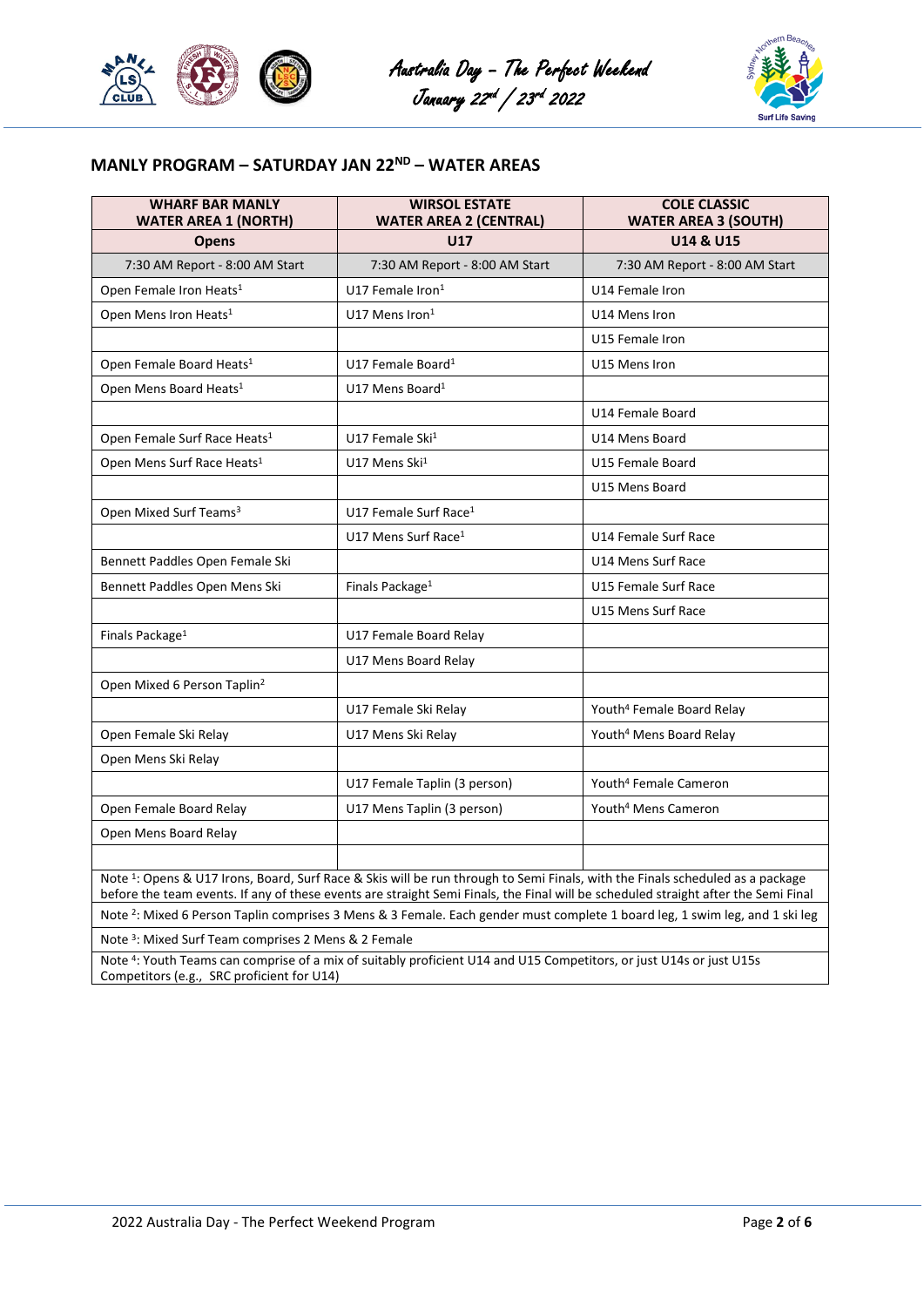



## **MANLY PROGRAM – SATURDAY JAN 22ND – BEACH | MARCH PAST | R&R**

| <b>BEACH EVENTS</b>                                                                                                                         | R&R (Hosted by NORTH STEYNE SLSC)                                                                     |                                         |  |
|---------------------------------------------------------------------------------------------------------------------------------------------|-------------------------------------------------------------------------------------------------------|-----------------------------------------|--|
| 8:00 Report - 8:30 AM Start                                                                                                                 | 6:45 AM Report - 7:30 AM Start                                                                        |                                         |  |
| U19/U17/U15/U14/Opens Mens & Female Sprints                                                                                                 | Registration for all competition will occur on the beach, 30<br>minutes prior to competition starting |                                         |  |
|                                                                                                                                             | Open U17 5 Person                                                                                     | Junior U10 - U/12 2 Person              |  |
| U19/U17/Youth <sup>5</sup> /Opens Mens & Female Relays                                                                                      | Open U19 5 Person                                                                                     | Junior U13 - U/14 2 Person <sup>6</sup> |  |
|                                                                                                                                             | Open Male 5 Person                                                                                    | Junior U14 - U/15 2 Person <sup>6</sup> |  |
| U19/U17/Youth <sup>5</sup> /Opens Mixed Relays                                                                                              | Open Female 5 Person                                                                                  | Junior U12 - U/14 5 Person              |  |
|                                                                                                                                             | Open Mixed 5 Person                                                                                   | Junior U13 - U/15 5 Person              |  |
| U19/U17/U15/U14/Opens Mens & Female Flags                                                                                                   | Open 6 Person                                                                                         |                                         |  |
|                                                                                                                                             |                                                                                                       |                                         |  |
| 12:30 PM Report - 1:00 PM Start                                                                                                             |                                                                                                       |                                         |  |
| <b>March Past</b>                                                                                                                           |                                                                                                       |                                         |  |
|                                                                                                                                             |                                                                                                       |                                         |  |
| Note <sup>5</sup> : Youth Teams for Beach Events can comprise of a mix of U14 and U15 Competitors, or just U14s or just U15s<br>Competitors |                                                                                                       |                                         |  |

Note <sup>6</sup>: An U14 competitor can only compete in one of these events

### **IMPORTANT COVID INFORMATION**

Please DONOT attend if you are experiencing any COVID-19 symptoms or have suffered from COVID-19 in 14 days leading to the event date or have visited a COVID hotspot in the 14 days leading to the event. Refer to following website for latest hotspot information – <https://www.nsw.gov.au/covid-19>

### **PROGRAM NOTES FOR MANLY OPEN CARNIVAL ON SATURDAY 22ND**

- o Tides Low 05:34 0.55m, High 11:51 1.72m
- o Whilst every effort will be made to adhere to the timetable, team managers should be aware that changes may be made throughout the day at the discretion of the Carnival Referee.
- o All events will be run through to Finals.
- o **No Late entries** on the day.
- o Normal proficiency is required as per Surf Sports Manual 37th Edition i.e., SRC required for U14
- o No U13's competitors are permitted to compete
- o Events will not be held for competitors attempting to compete in more than one age group.
- o Hi-Viz Pink Rash Vests are compulsory for all water events (and are not supplied). Any competitor with faded vests will be requested to replace their vests.
- o Composite teams are permitted but may be restricted by the Sectional Referees depending on the number of teams per event
- o All Junior R&R events are non-Swim events
- o Please refer to carnival map for location of tents.

### **COMPETITOR REGISTRATION**

All competitors must register their attendance at the staging areas to have their attendance marked off and are also required to QR code into the event. All competitors are required to have their **Age Group** & **Competitor Entry ID** clearly marked on their left wrist or left arm prior to marshalling. e.g.U17 42. The **Competitor Entry ID** will be published on th[e SLSSNB Carnival](https://www.surflifesaving.net.au/surf-sports/carnivals/programs/)  [Programs](https://www.surflifesaving.net.au/surf-sports/carnivals/programs/) web page prior to the event.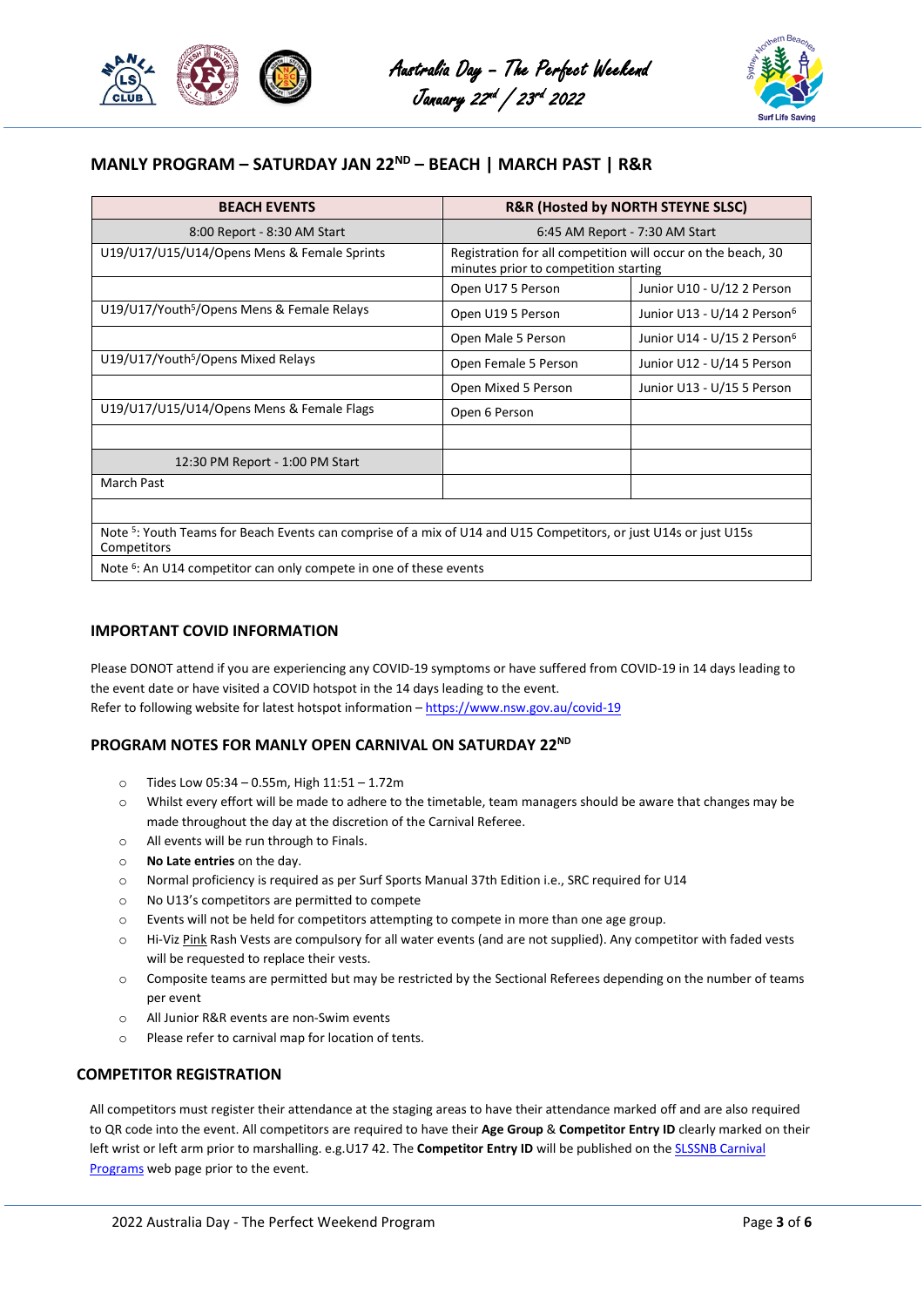





# **FRESHWATER PROGRAM – SUNDAY JAN 23RD – WATER AREAS**

| <b>WATER AREA 1 (NORTH)</b>                  | <b>WATER AREA 2 (CENTRAL)</b>                                                                                          | <b>WATER AREA 3 (SOUTH)</b>    |  |
|----------------------------------------------|------------------------------------------------------------------------------------------------------------------------|--------------------------------|--|
| <b>R&amp;R   Youth<sup>7</sup> &amp; U17</b> | Opens & U19                                                                                                            | Opens & U19                    |  |
| 6:30 AM Report - 7:00 AM Start               | 7:00 AM Report - 7:30 AM Start                                                                                         | 7:00 AM Report - 7:30 AM Start |  |
| R&R Program (refer to next page)             | U19 Female Iron                                                                                                        | U19 Male Iron                  |  |
|                                              | Open Female Iron                                                                                                       | Open Male Iron                 |  |
| 11:00 AM Start                               |                                                                                                                        |                                |  |
| Youth <sup>7</sup> Male Surf Race            | U19 Female Taplin                                                                                                      | U19 Male Taplin                |  |
| Youth <sup>7</sup> Female Surf Race          | Open Female Taplin (3 person)                                                                                          | Open Male Taplin (6 person)    |  |
| U17 Male Surf Race                           |                                                                                                                        |                                |  |
| U17 Female Surf Race                         | U19 Female Board Relay                                                                                                 | U19 Male Board Relay           |  |
|                                              | Open Female Board Relay                                                                                                | Open Male Board Relay          |  |
| U17 Male Ski Race                            |                                                                                                                        |                                |  |
| U17 Female Ski Race                          | U19 Female Ski Relay                                                                                                   | U19 Male Ski Relay             |  |
|                                              | Open Female Ski Relay                                                                                                  | Open Male Ski Relay            |  |
| Youth <sup>7</sup> Male Board Race           |                                                                                                                        |                                |  |
| Youth <sup>7</sup> Female Board Race         | U19 Female Surf Race                                                                                                   | U19 Male Ski Race              |  |
| U17 Male Board Race                          | U19 Mens Surf Race                                                                                                     | Open Male Ski Race             |  |
| U17 Female Board Race                        |                                                                                                                        |                                |  |
|                                              | Open Female Surf Race                                                                                                  | Open Male Double Ski Race      |  |
| Youth <sup>7</sup> Male Iron                 | Open Mens Surf Race                                                                                                    | U19 Male Double Ski Race       |  |
| Youth <sup>7</sup> Female Iron               |                                                                                                                        |                                |  |
| U17 Male Iron                                | U19 Female Ski Race                                                                                                    | Open Female Double Ski Race    |  |
| U17 Female Iron                              | Open Female Ski Race                                                                                                   | Open Mixed Double Ski Race     |  |
|                                              |                                                                                                                        |                                |  |
| U17 Male Ski Relay Race                      | U19 Female Board Race                                                                                                  |                                |  |
| U17 Female Ski Relay Race                    | U19 Mens Board Race                                                                                                    |                                |  |
|                                              |                                                                                                                        |                                |  |
| Youth <sup>7</sup> Male Board Relay Race     | Open Female Board Race                                                                                                 |                                |  |
| Youth <sup>7</sup> Female Board Relay Race   | Open Mens Board Race                                                                                                   |                                |  |
| U17 Male Board Relay Race                    |                                                                                                                        |                                |  |
| U17 Female Board Relay Race                  |                                                                                                                        |                                |  |
|                                              |                                                                                                                        |                                |  |
| Youth <sup>7</sup> Male Cameron Relay Race   |                                                                                                                        |                                |  |
| Youth <sup>7</sup> Female Cameron Relay Race |                                                                                                                        |                                |  |
|                                              |                                                                                                                        |                                |  |
| U17 Male Taplin Relay Race                   |                                                                                                                        |                                |  |
| U17 Female Taplin Relay Race                 |                                                                                                                        |                                |  |
| proficient for U14)                          | Note 7: Youth Individual & Teams Water events can comprise of suitably proficient U14 and/or U15 competitors (e.g. SRC |                                |  |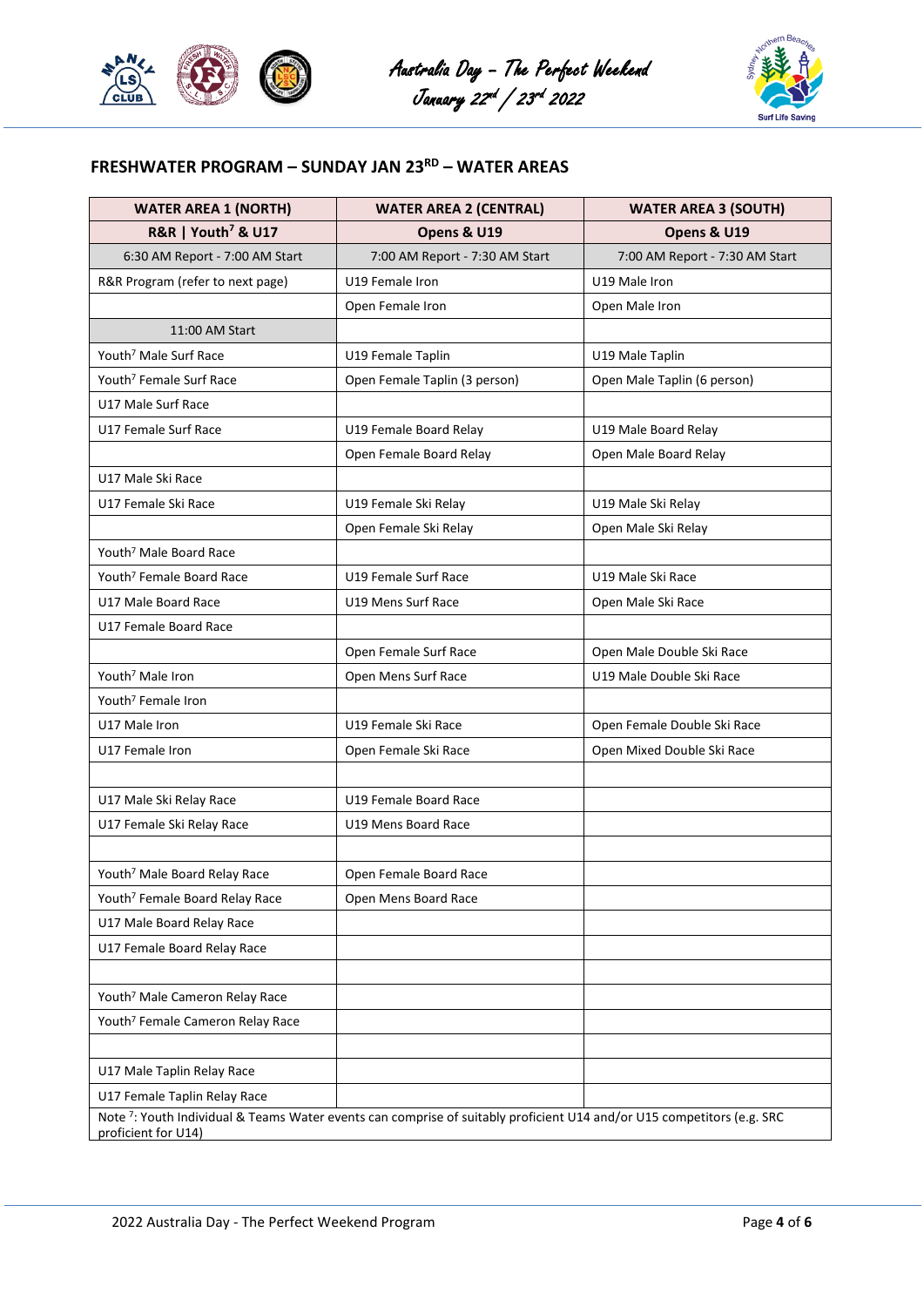



# **FRESHWATER PROGRAM – SUNDAY JAN 23RD – BEACH | MARCH PAST | R&R**

| <b>BEACH EVENTS</b>                                                                                                                         | R&R                                                                                                   |                                         |  |
|---------------------------------------------------------------------------------------------------------------------------------------------|-------------------------------------------------------------------------------------------------------|-----------------------------------------|--|
| 8:00 AM Report - 8:30 AM Start                                                                                                              | 6:30 AM Report - 7:00 AM Start                                                                        |                                         |  |
| U19/U17/U15/U14/Opens Mens & Female Sprints                                                                                                 | Registration for all competition will occur on the beach, 30<br>minutes prior to competition starting |                                         |  |
|                                                                                                                                             | Open U17 5 Person                                                                                     | Junior U10 - U/12 2 Person              |  |
| U19/U17/Youth <sup>8</sup> /Opens Mens & Female Relays                                                                                      | Open U19 5 Person                                                                                     | Junior U13 - U/14 2 Person <sup>9</sup> |  |
|                                                                                                                                             | Open Male 5 Person                                                                                    | Junior U14 - U/15 2 Person <sup>9</sup> |  |
| U19/U17/Youth <sup>8</sup> /Opens Mixed Relays                                                                                              | Open Female 5 Person                                                                                  | Junior U12 - U/14 5 Person              |  |
|                                                                                                                                             | Open Mixed 5 Person                                                                                   | Junior U13 - U/15 5 Person              |  |
| U19/U17/U15/U14/Opens Mens & Female Flags                                                                                                   | Open 6 Person                                                                                         |                                         |  |
|                                                                                                                                             |                                                                                                       |                                         |  |
| 12:30 Report - 1:00 PM Start                                                                                                                |                                                                                                       |                                         |  |
| <b>March Past</b>                                                                                                                           |                                                                                                       |                                         |  |
|                                                                                                                                             |                                                                                                       |                                         |  |
| Note <sup>8</sup> : Youth Teams for Beach Events can comprise of a mix of U14 and U15 Competitors, or just U14s or just U15s<br>Competitors |                                                                                                       |                                         |  |
| Note 9: An U14 compatitor can only compate in ano of these quants                                                                           |                                                                                                       |                                         |  |

Note <sup>9</sup>: An U14 competitor can only compete in one of these events

### **IMPORTANT COVID INFORMATION**

Please DONOT attend if you are experiencing any COVID-19 symptoms or have suffered from COVID-19 in 14 days leading to the event date or have visited a COVID hotspot in the 14 days leading to the event.

Refer to following website for latest hotspot information - <https://www.nsw.gov.au/covid-19>

### **PROGRAM NOTES FOR FRESHWATER CARNIVAL ON SUNDAY 23RD**

- o Tides: Low 5:53 AM 0.27m, High 12:07 PM 1.68m
- o Whilst every effort will be made to adhere to the timetable, team managers should be aware that changes may be made throughout the day at the discretion of the Carnival Referee.
- o All Iron events will be run as per normal with heats. If it is deemed that numbers are too high, only Semi Finalists or Finalist from the Manly Open carnival on Saturday will selected to participate in the **Freshwater** Iron events. Decision will be made once entries are reviewed or on the day by the Carnival Referee.
- o **No Late entries** on the day.
- o Events will not be held for competitors attempting to compete in more than one age group.
- o Hi-Viz Pink Rash Vests are compulsory for all water events (and are not supplied). Any competitor with faded vests will be requested to replace their vests.
- o Composite teams are permitted but may be restricted by the event referees depending on the number of teams per event.
- o All Junior R&R events are non-Swim events

### **COMPETITOR REGISTRATION**

All competitors must register their attendance at the staging areas to have their attendance marked off and are also required to QR code into the event. All competitors are required to have their **Age Group** & **Competitor Entry ID** clearly marked on their left wrist or left arm prior to marshalling. e.g.U17 42. The **Competitor Entry ID** will be published on the SLSSNB Carnival [Programs](https://www.surflifesaving.net.au/surf-sports/carnivals/programs/) web page prior to the event.